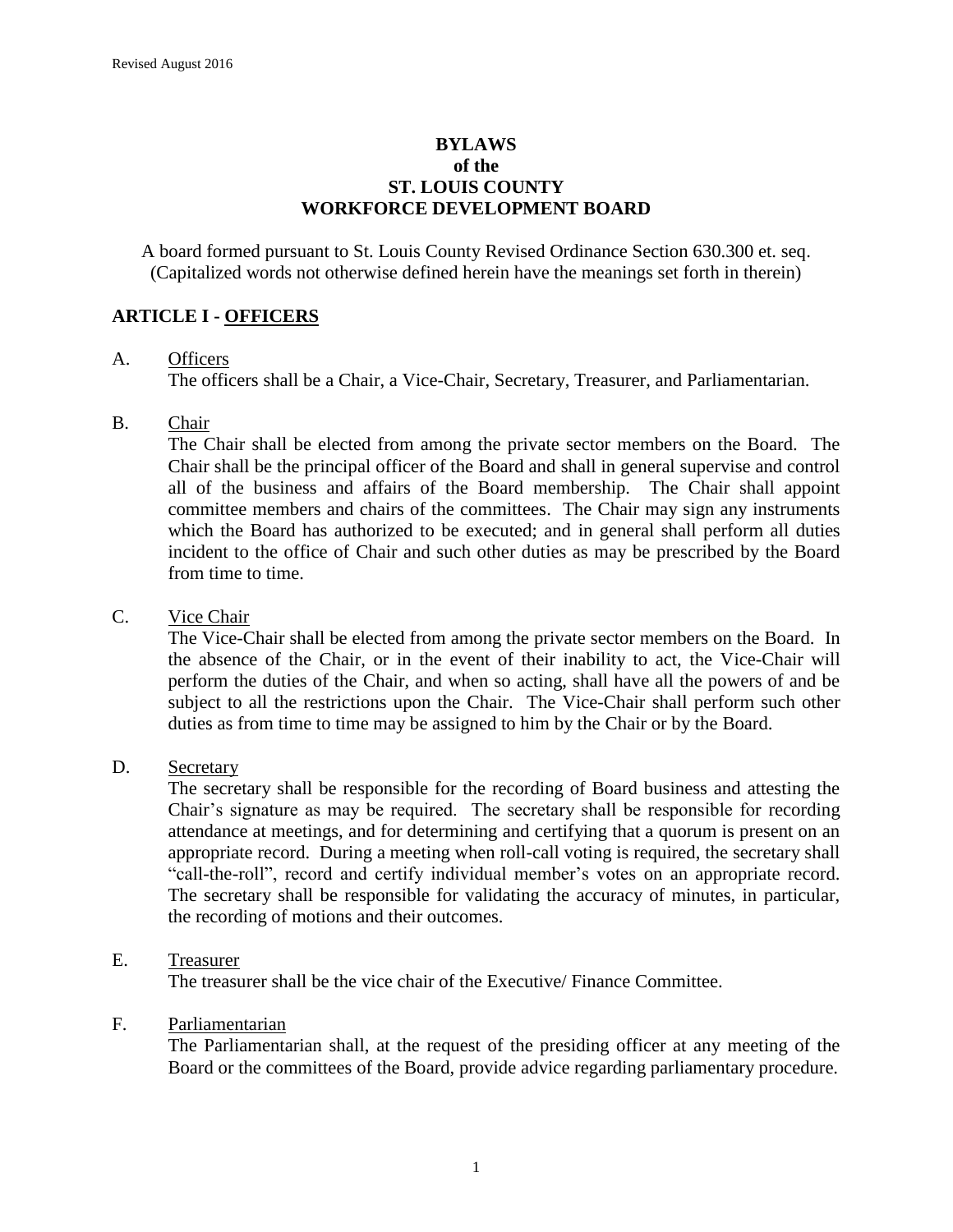G. Election

The officers shall be elected by the Board, from the slate presented by the Nominating Committee, during the second quarter of odd-numbered years or as required by vacancies. To the extent that the slate presented by the Nominating Committee contains positions for which no nominees have been identified, nominations may be taken from members of the Board at a regular meeting of the Board.

H. Term of Office and Vacancies

Each officer shall hold office until his/her successor shall have been duly elected and qualified or until his/her death or until he/she shall resign or shall have been removed in the manner hereinafter provided. Vacancies may be filled at any meeting of the Board in the manner set forth above, and if unfilled after a meeting of the Board, may be appointed by the Chair.

### I. Removal

Any officer elected or appointed by the Board may be removed by the membership whenever in its judgement and the best interest of the Board would be served thereby. Removal shall be effected by majority vote of members attending a meeting wherein a quorum is present.

## **ARTICLE II – COMMITTEES**

### A. Standing Committees

The following committees shall be the standing committees of the Board.

1. EXECUTIVE/ FINANCE COMMITTEE – The Executive/Finance Committee shall consist of the Chair, Vice Chair, Treasurer, and Secretary and such other members of the Board, which are appointed by resolutions adopted by a majority of the members of the Board. At all times, a majority of the Executive/ Finance Committee members must represent the private sector. The Chair of the Board shall serve as Chair of the Executive/ Finance Committee.

Any action taken or initiated by the Executive/Finance Committee on behalf of the Board shall require full disclosure to the Board at the regularly scheduled meeting following said actions. The duties of the Committee are as follows:

- a. Responsible for acting on behalf of the Board as authorized by the Board.
- b. Responsible for making policy recommendations to the Board which meet the needs of both the area employers and job seekers.
- c. Responsible for review recommendations for revisions to Board's governing documents.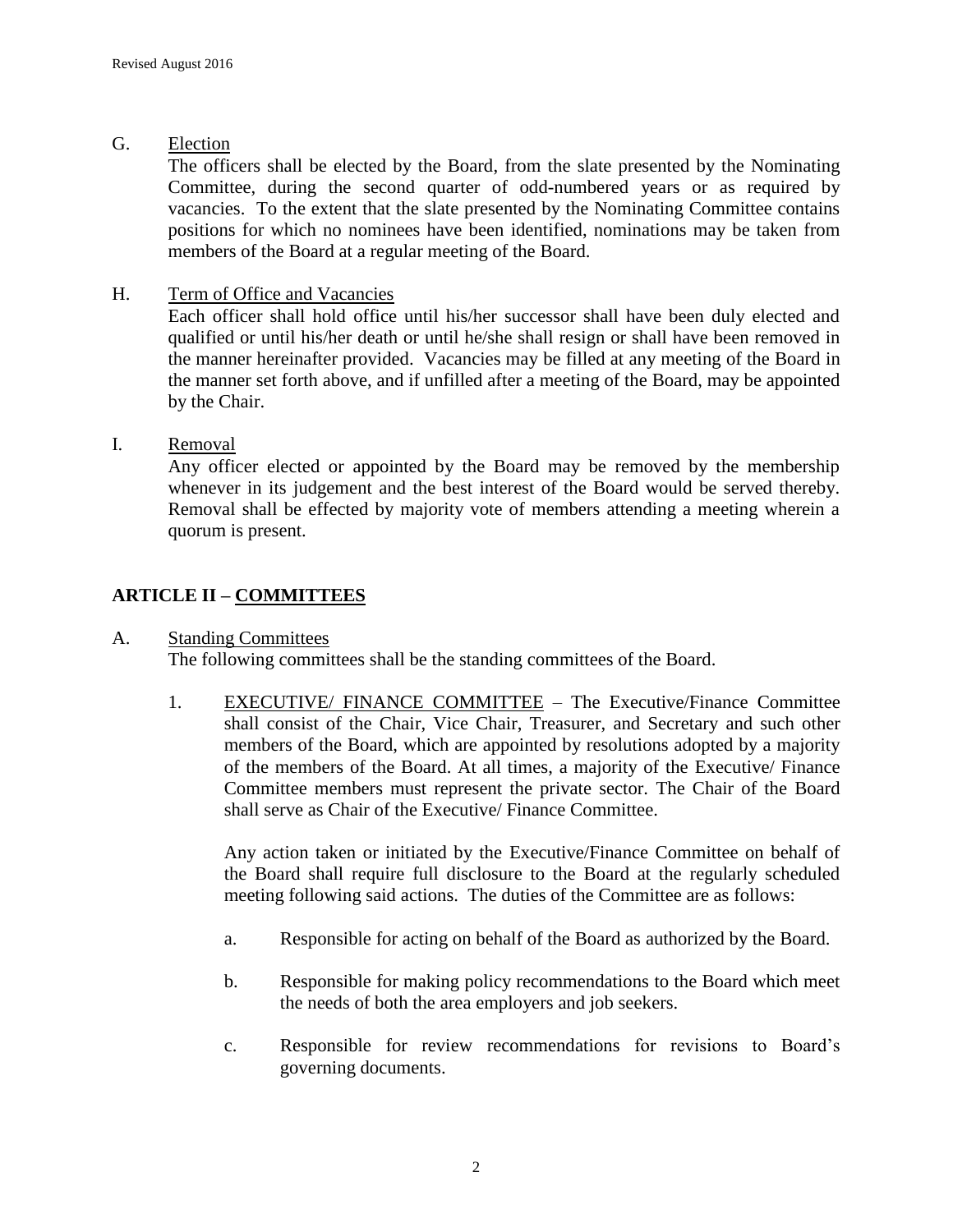- 2. YOUTH COUNCIL An advisory committee to the Board, charged with developing the portions of the local plan relating to eligible youth, recommending eligible providers of youth activities to be considered for grants or contracts on a competitive basis, conducting oversight with respect to eligible providers of youth activities, coordinating youth activities that are authorized by the act, and other duties required by applicable law and to the extent consistent with applicable law, requested by the Board's Chair.
- 3. DISABILITY RESOURCE COMMITTEE An advisory committee to the Board, charged with developing policies for St. Louis County Career Centers as related to WIOA and serving customers with disabilities. The Committee will coordinate with surrounding regions to develop a regional strategy linking job seekers with disabilities and the business community.
- 4. CAREER PATHWAYS COMMITTEE An advisory committee to the Board, charged with leading efforts to develop and implement career pathways in the local area by aligning the employment, training, education, and supportive services that are needed by adults and youth, particularly individuals with barriers to employment.
- 5. NOMINATING COMMITTEE At a regular meeting of the Board, the Chair shall seek volunteers for the Nominating Committee for the purpose of nominating a slate of officers of the Board. The committee shall seek willing nominees from active Board members and shall make its best effort to nominate at least one candidate for each office.

#### B. Ad Hoc Committees

The Board, by resolution adopted by a majority of the members, may from time to time appoint such committees from among its members, or other persons for such particular purposes as may be deemed necessary or desirable to enhance or assist the Board to carrying out its duties, and furthering the purposes of the Workforce Innovation and Opportunity Act.

Any committee so appointed shall have the powers and authority as are explicitly delegated by the Board; and no such committee shall exercise the authority of the Board with respect to the election of officers or members of the Board, the adoption, repeal or amending of these bylaws, or adopting a plan of merger or consolidation or dissolution of the Board.

### C. Quorum (Committees)

At all committee meetings, one-half of all the members of such committee shall be necessary and sufficient to constitute a quorum for the transaction of business, and the act of a majority of the members of the committee present at such meeting shall be the act of the committee. If a quorum shall not be present at any meeting of a committee, the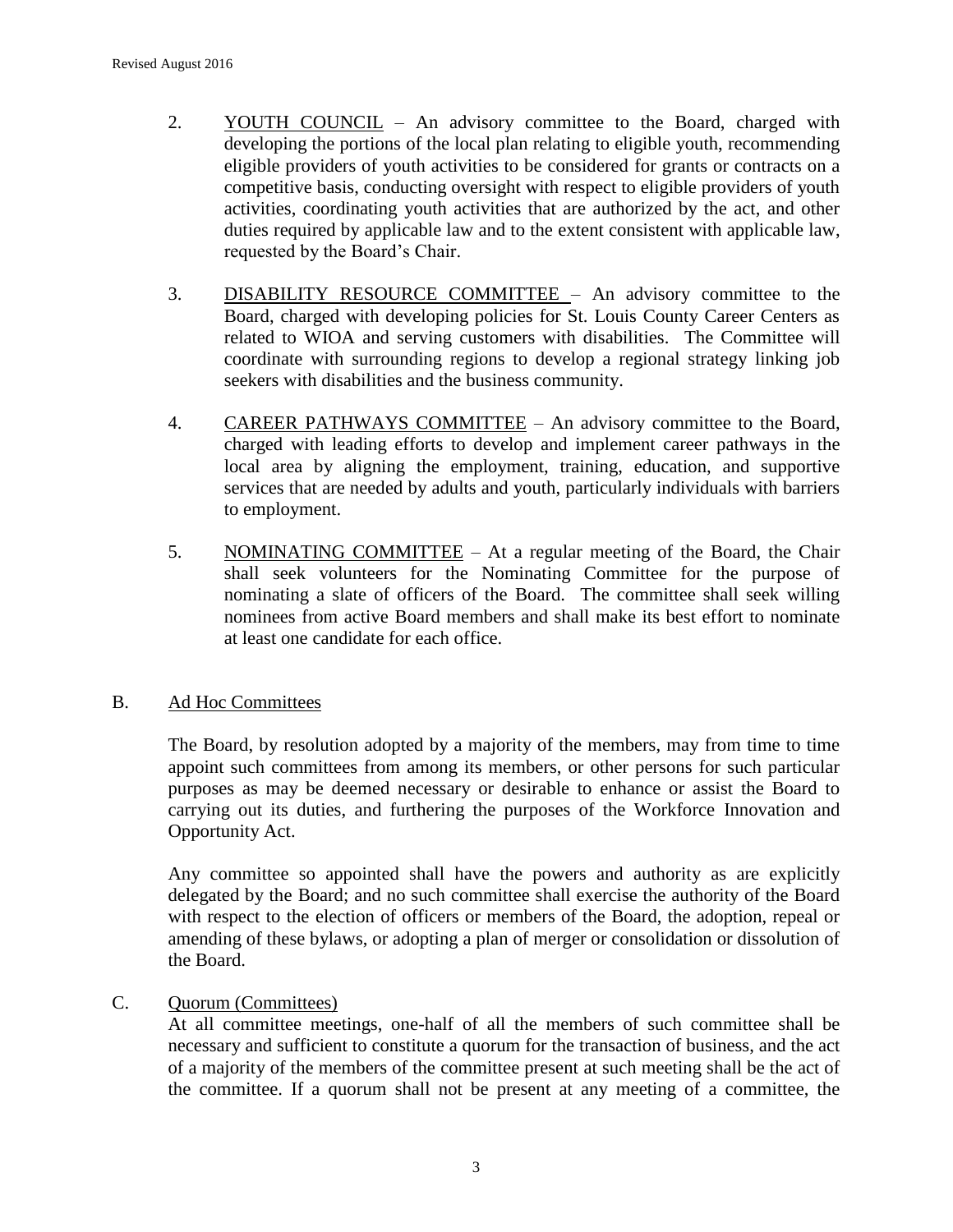members of the committee present thereat may adjourn the meeting, from time to time, without notice other than announcement at the meeting, until a quorum shall be present.

#### D. Telephonic Meetings

Committees may conduct meetings by means of a conference telephone or similar communications equipment whereby all persons participating in the meeting can hear each other, and participation in a meeting in this manner shall constitute presence in person at the meeting.

#### E. Written Consent

At the discretion of the Chair, the members of a committee may be polled by fax, e-mail, or other written communication, to take action on an item(s) requiring expedited attention. For such action to be effective, written response to the communication must be received by at least 40% of the members of the committee who are entitled to vote, and the majority of those members must have affirmatively consented to such action. Written evidence of the action taken shall be included in the minutes filed with the corporate records.

### **ARTICLE III – BOARD MEETINGS AND PROCEDURES**

#### A. Regular Meetings

The Local Board shall hold at least 4 regular meetings each year to discuss progress or other matters affecting the operation of the Board. Meetings will be open to the public.

B. Special Meetings

Special meetings shall be called by the Chair or by a majority of the members of the Board.

#### C. Notice

Notice of all meetings of the Workforce Development Board shall be given at least seven (7) days previous thereto by written communication, mailed faxed or delivered personally to each member at his/her business address. Said notice shall be the responsibility of the Administrative Entity's staff, which shall also be responsible for making such notice public.

Attendance at or participation in a meeting by a member of the Board waives any required notice of the meeting unless the Board member, upon arriving at the meeting or prior to the vote on a matter not noticed as set forth herein, objects to lack of notice and does not vote for or assent to the objected to action. Neither the business to be transacted at, nor the purpose of, any regular or special meeting of the Board of Directors need be specified in any notice or waiver of notice of such meeting.

#### D. Agenda

The business of all meetings of the Board shall be those matters identified in the meeting agenda. All requests of matters for Board consideration are to be communicated to the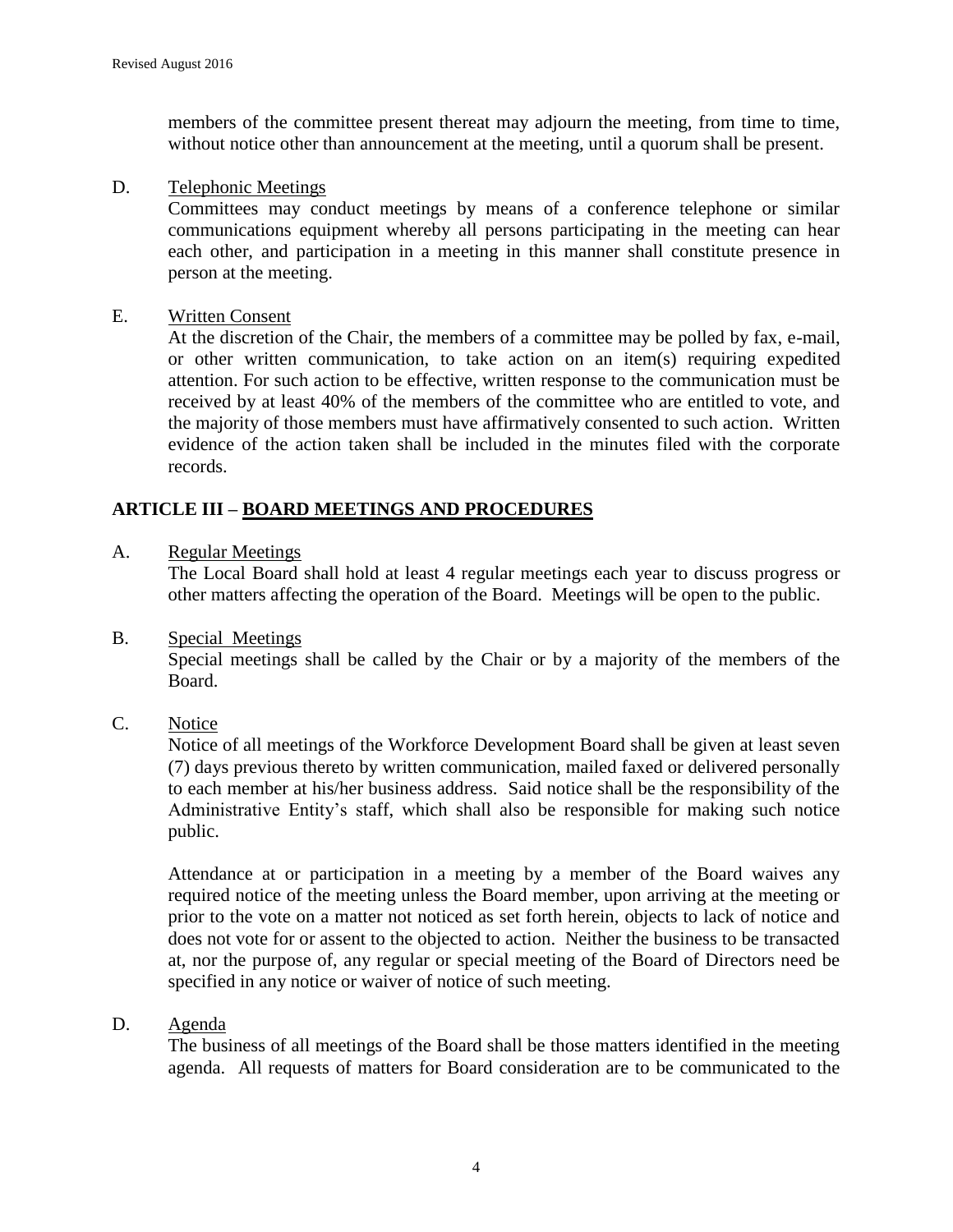Chair and executive director at least ten (10) days before the scheduled Board meeting. The Board may add additional items to the agenda with the affirmative vote of the Board.

### E. Quorum

At all meetings of the Board, 40% of all the members of the Board who are entitled to a vote shall be necessary and sufficient to constitute a quorum for the transaction of business, and the act of a majority of the members of the Board who are entitled to a vote and who are present at any meeting at which there is a quorum shall be the act of the Board, unless the action is one upon which, by express provision of applicable law, or these Bylaws, a different vote is required, in which case such express provision shall govern and control. If a quorum shall not be present at any meeting of Board, the members of the Board present thereat may adjourn the meeting, from time to time, without notice other than announcement at the meeting, until a quorum shall be present.

### F. Telephonic Meetings

The Board may conduct meetings by means of a conference telephone or similar communications equipment whereby all persons participating in the meeting can hear each other, and participation in a meeting in this manner shall constitute presence in person at the meeting.

### G. Written Consent

At the discretion of the Chair, the members of the Board may be polled by fax, e-mail, or other written communication, to take action on an item(s) requiring expedited attention. For such action to be effective, written response to the communication must be received by at least 40% of the members of the Board who are entitled to vote, and the majority of those members must have affirmatively consented to such action. Written evidence of the action taken shall be included in the minutes filed with the corporate records.

F. Voting

Subject to the conflict of interest policy set forth herein, the act of a majority of the voting members present at a duly organized meeting at which a quorum is present shall be the act of the Board. Voting shall be conducted per Roberts Rule of Order.

G. Proceedings for Meetings Meeting proceedings will be governed by Roberts Rules of Order, Newly Revised.

# **ARTICLE IV – BYLAW AMENDMENTS**

#### A. Proposal

Amendments to these bylaws may be made whenever it is felt necessary for the best interest of the Board. Such amendments shall be proposed in writing and transmitted with agenda announcements prior to all meetings.